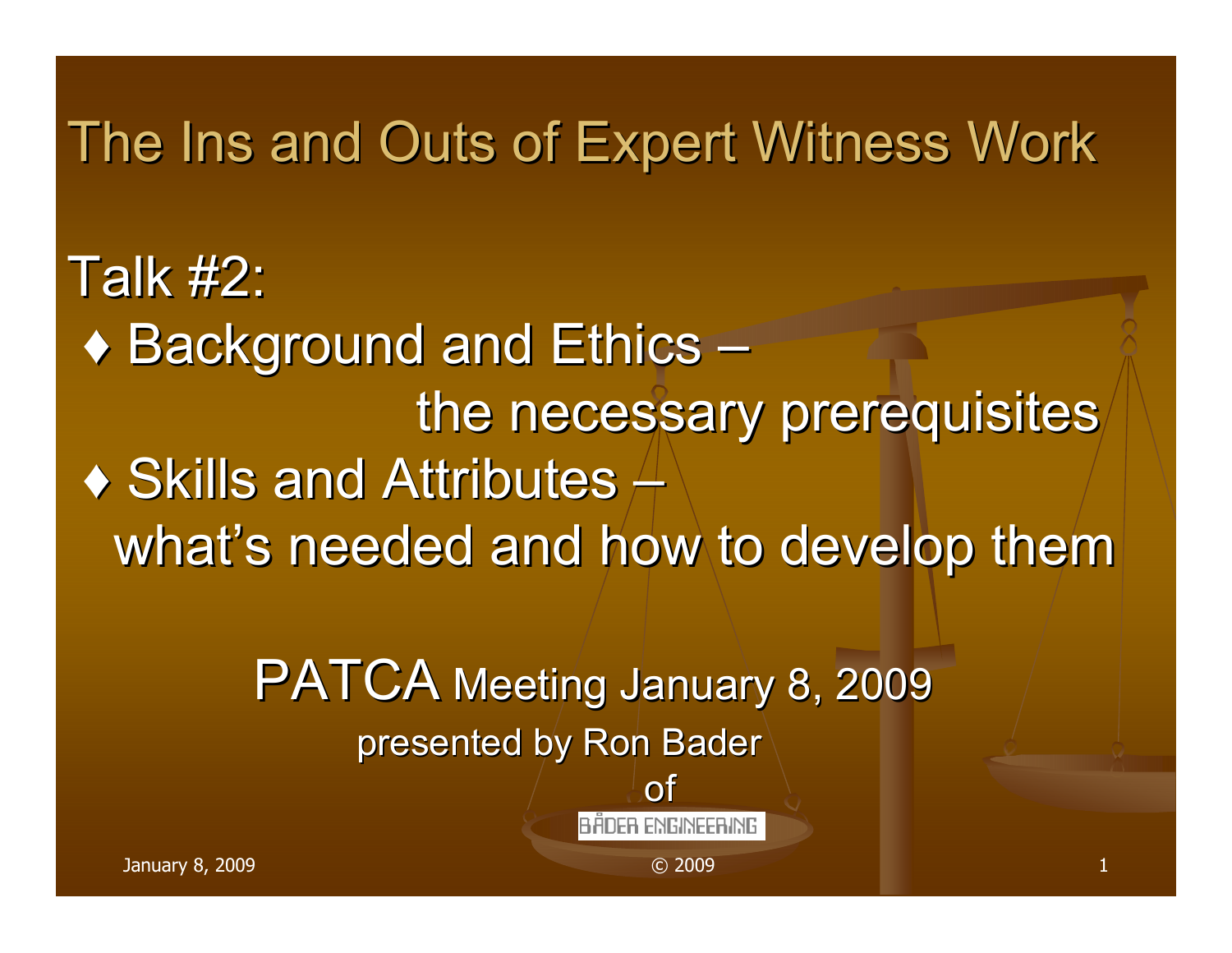# **My Legal Disclaimer**

The information provided in this slide presentation is based upon my<br>knowledge and opinions on the subject matter at the time of it's writing and<br>is limited in scope in part due to presentation time constraints. It does n

I reserve the right to modify any information or opinions presented herein if I become aware of new or additional information that shifts my thinking on the subject matter or otherwise justifies such a modification. I have accurate.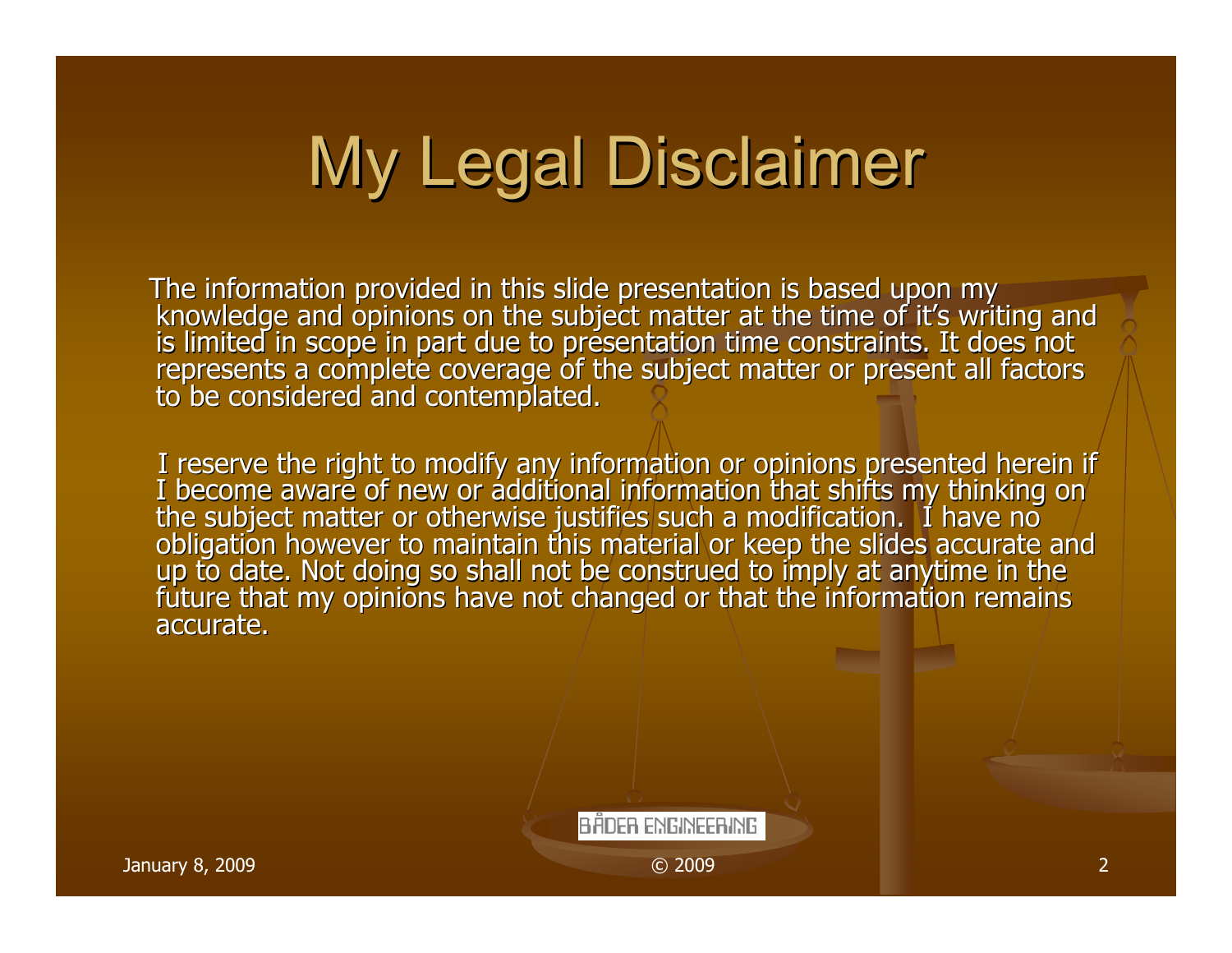#### What in Ron Bader's background has enabled him to do EW work?

- a l ■ Consultant for 27+ years in Interdisciplinary Systems Engineering and Electronic Product Development
- a l A founding employee of Compression Labs, Inc. A founding employee of Compression Labs, Inc.
- a l **Teaching Associate and Teaching Assistant** UC Berkeley Electrical Engineering Department
- **Named inventor for three US Patents and a fourth Named inventor for three US Patents and a fourth** patent pending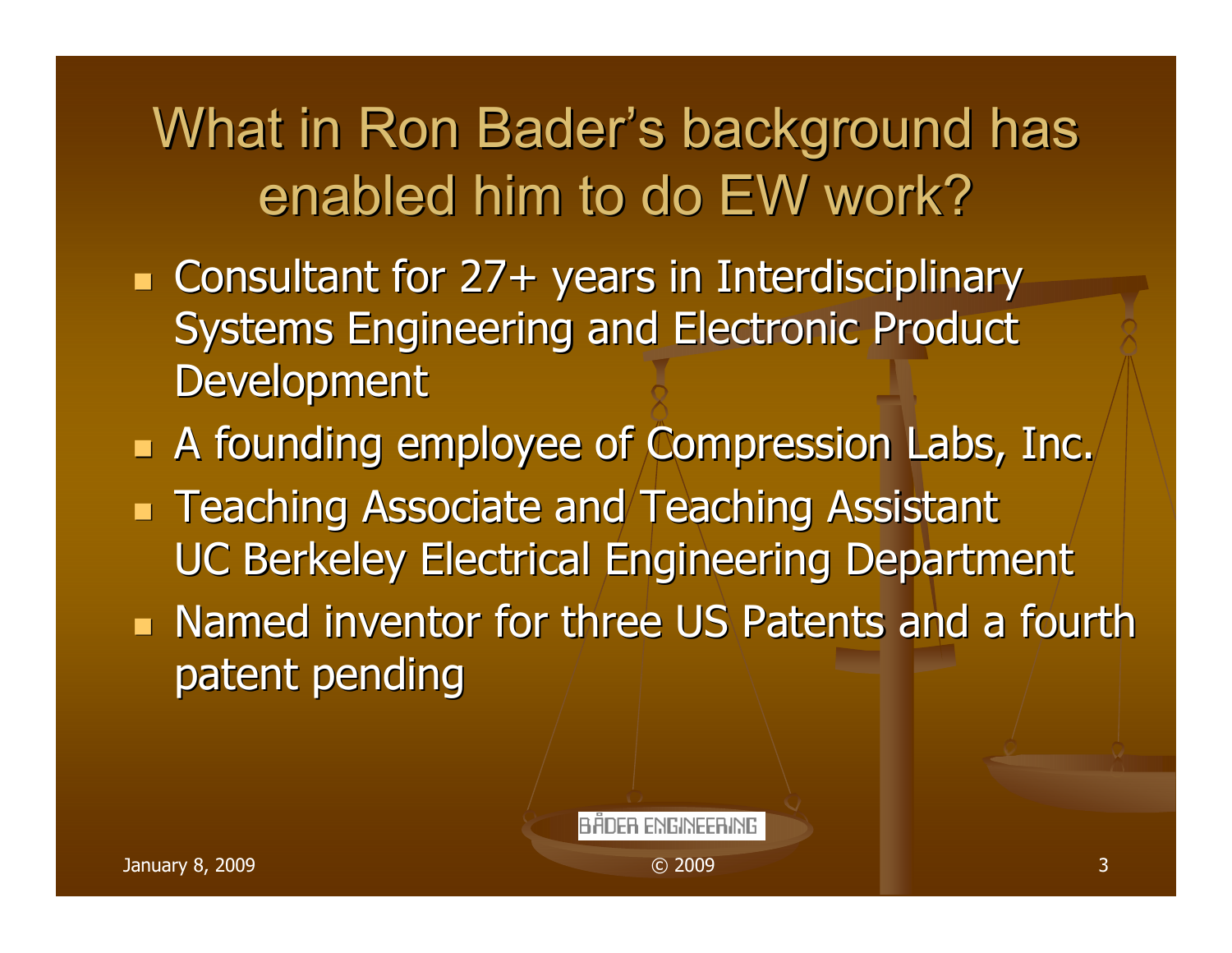What other activities help enhance Ron's credibility with attorneys Active Involvement in Professional Organizations: **Example 23 Chairman of the PATCA Ethics Committee**  $\blacksquare$  Senior Member of PATCA, former President and current Member of the Board **Senior Member of IEEE**  $\mathbb{R}^n$ **Member and past Vice-Chair of the IEEE** Consultants Network of Silicon Valley Consultants Network of Silicon Valley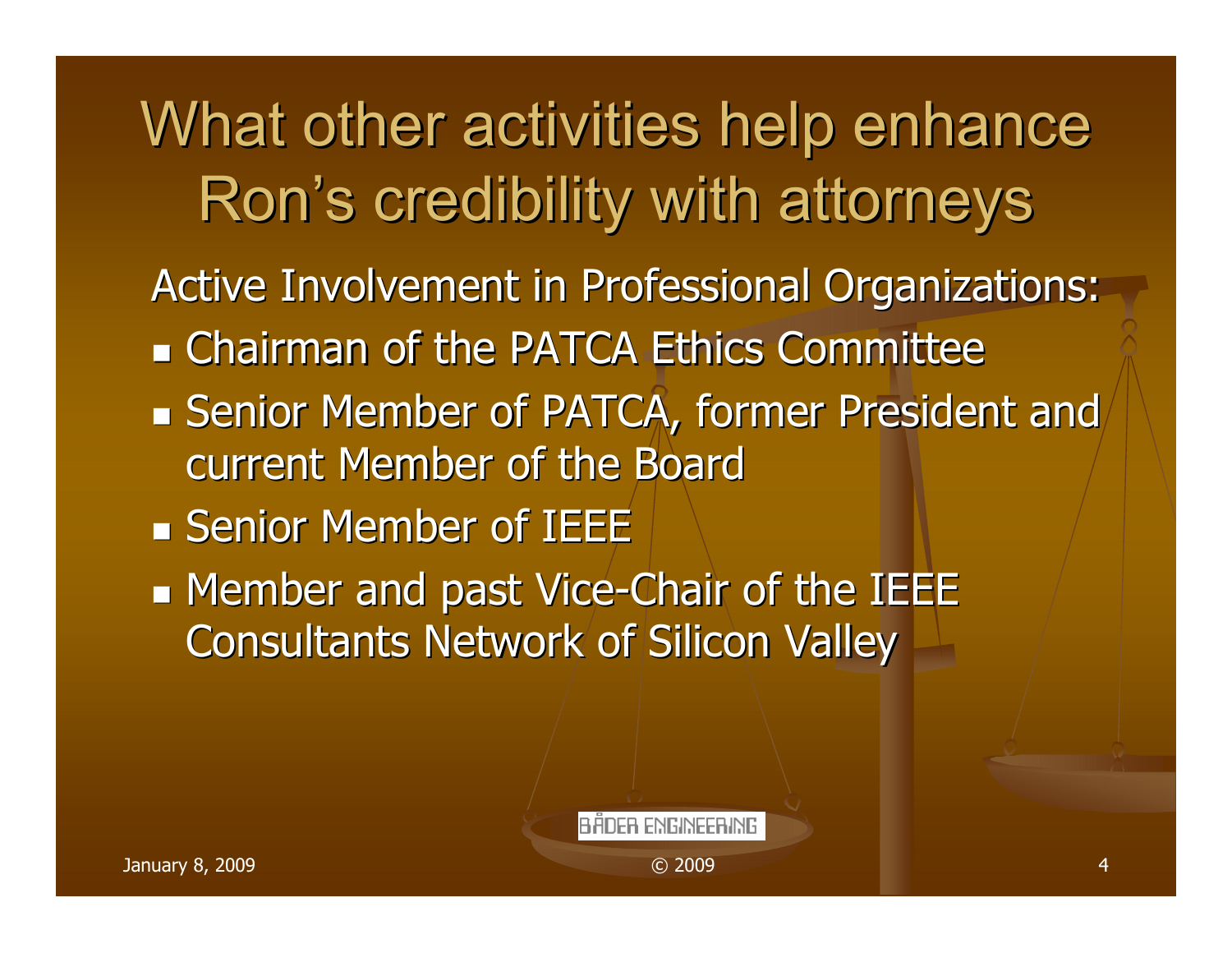# Ron's EW Background Today

- $\Box$  Over a dozen Forensic Consulting and Expert Witness projects since 1989
- **Nostly Patent Infringement and IP related work,** but also Class Action, Product Liability and Contract dispute related cases
- Provided services to both Plaintiffs and Defendants Provided services to both Plaintiffs and Defendants

**BADER ENGINEERING** 

 $\Box$  Several cases resulted in the retaining clients receiving seven digit \$ settlements or obtaining relief from potentially similar or higher levels of liability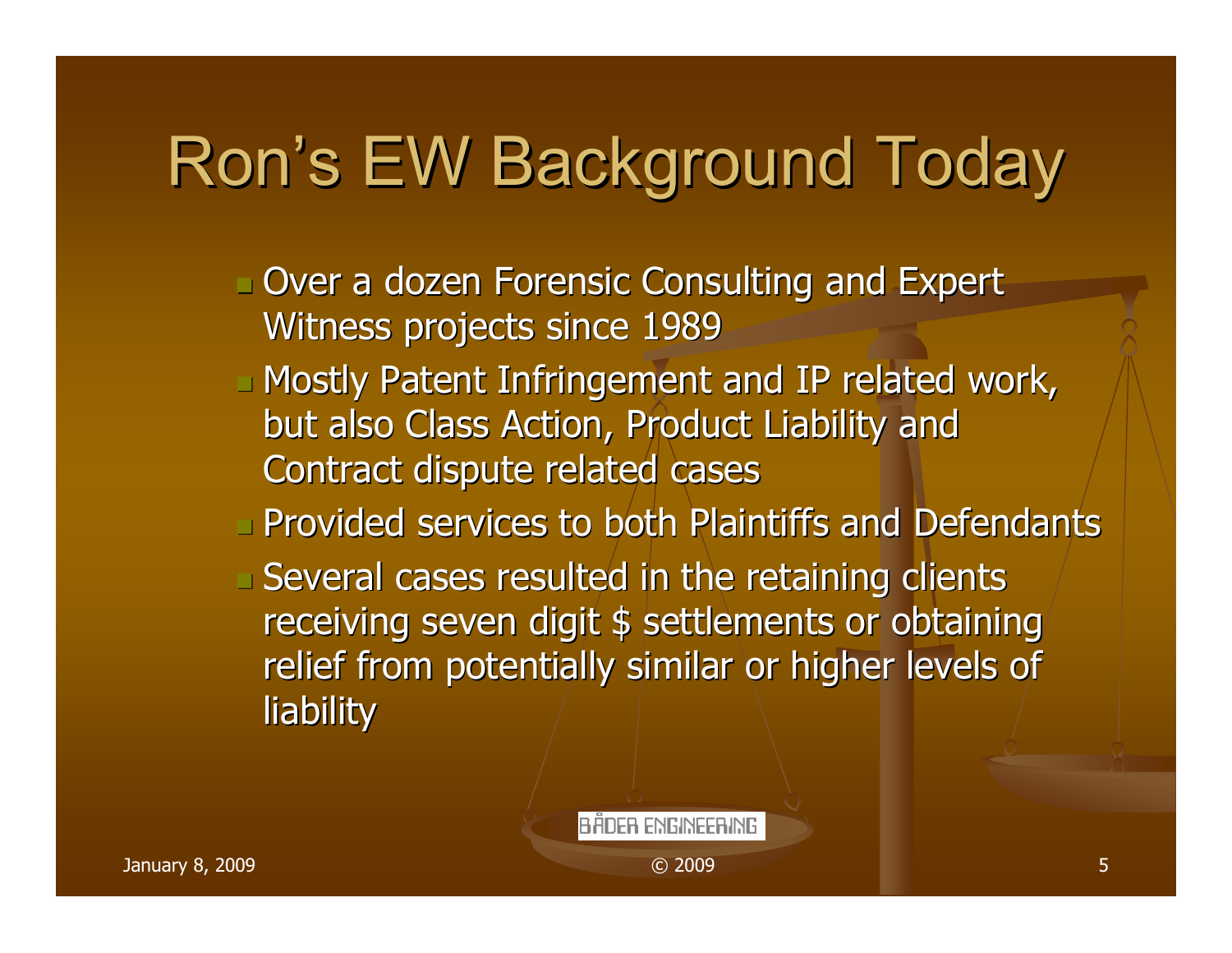### How did I get started in Forensic work

- **I** received a phone call from an attorney in 1989 who found me in the PATCA directory
	- $\mathbb{R}^n$  $\blacksquare$  He needed reverse engineering of the firmware and hardware for an ultrasonic positioning system for earth moving equipment to substantiate suspected infringement of his client's patent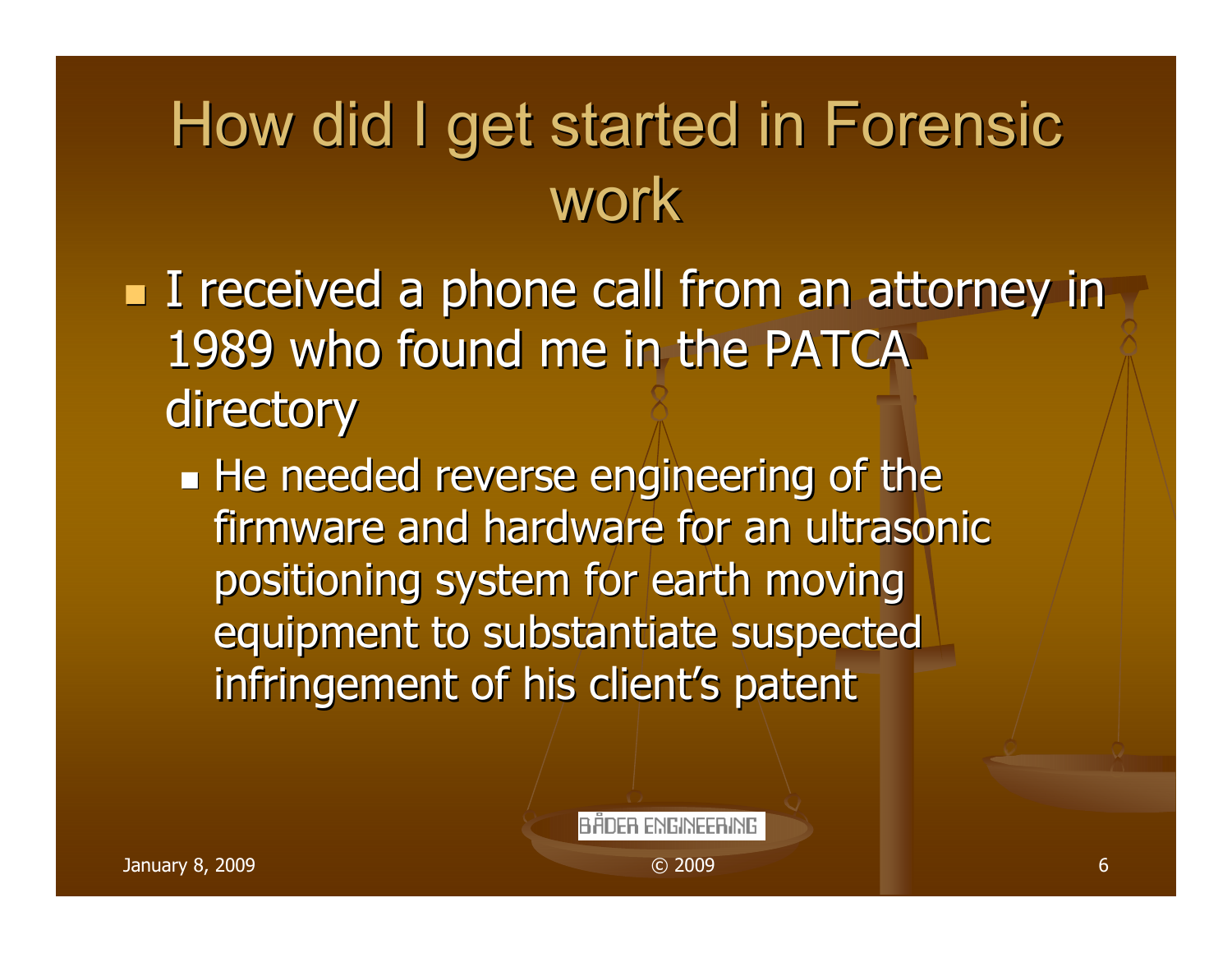### What is and what do you need to become an Expert Witness

- **The Merriam-Webster Online Dictionary defines Expert as: "having, involving, or displaying special skill having, involving, or displaying special skill**  or knowledge derived from training or **experience experience"**
- $\blacksquare$  According to Princeton University's WORDNET 3.0 lexical database for the English language database for the English language **an Expert Witness an Expert Witness**  is "a witness who has knowledge not normally **possessed by the average person concerning the possessed by the average person concerning the topic that he is to testify about"**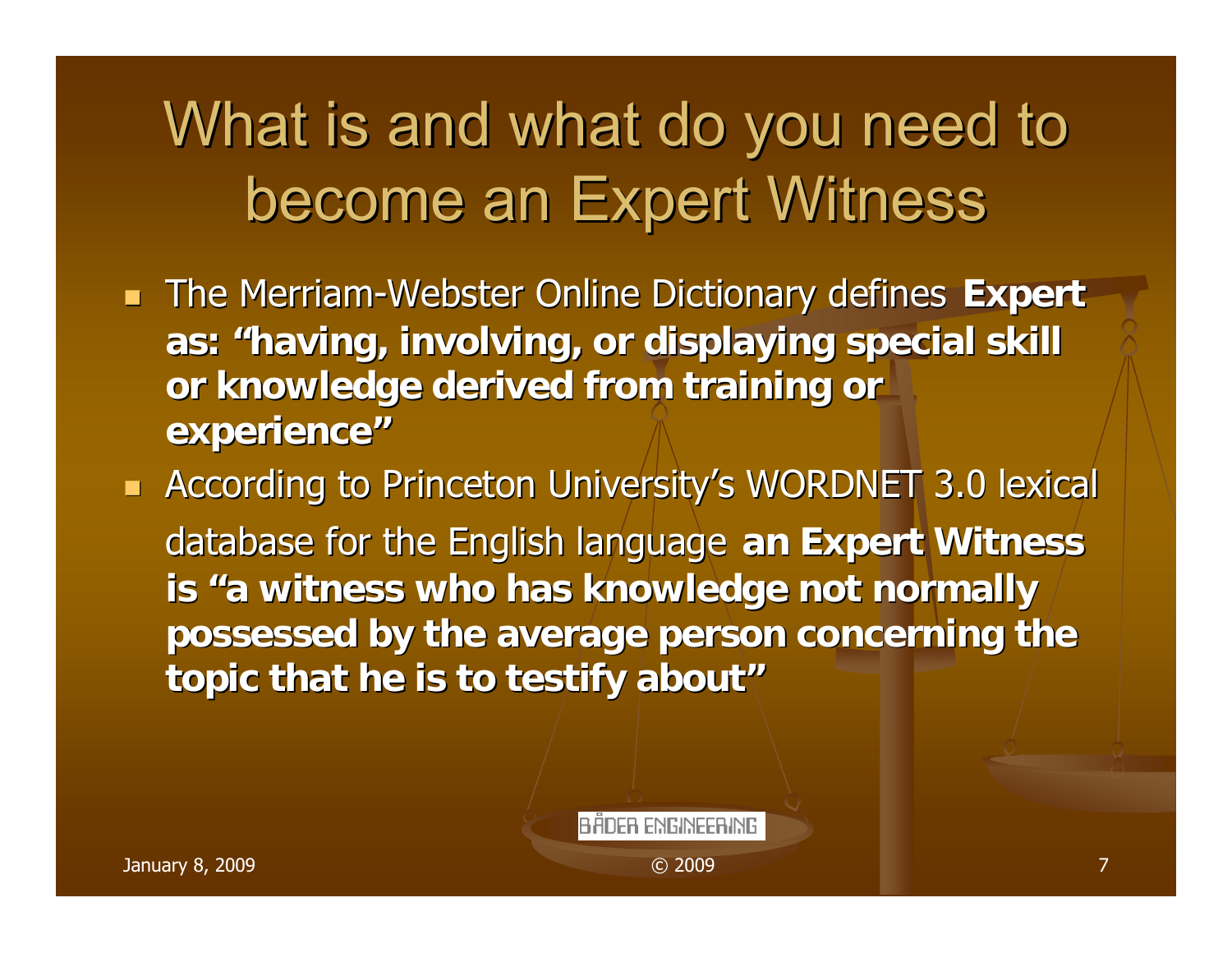You do not necessarily need a Ph.D. to qualify as an EW or **Forensic Consultant** 

A Plumber with 30 years practical experience may make a better expert for a problem with<br>overflowing toilets than someone with a Ph.D. in<br>fluid dynamics.

 $\mathbb{R}^n$ For a standard of care issue in a nursing facility,<br>a practicing RN may be a better expert than a doctor.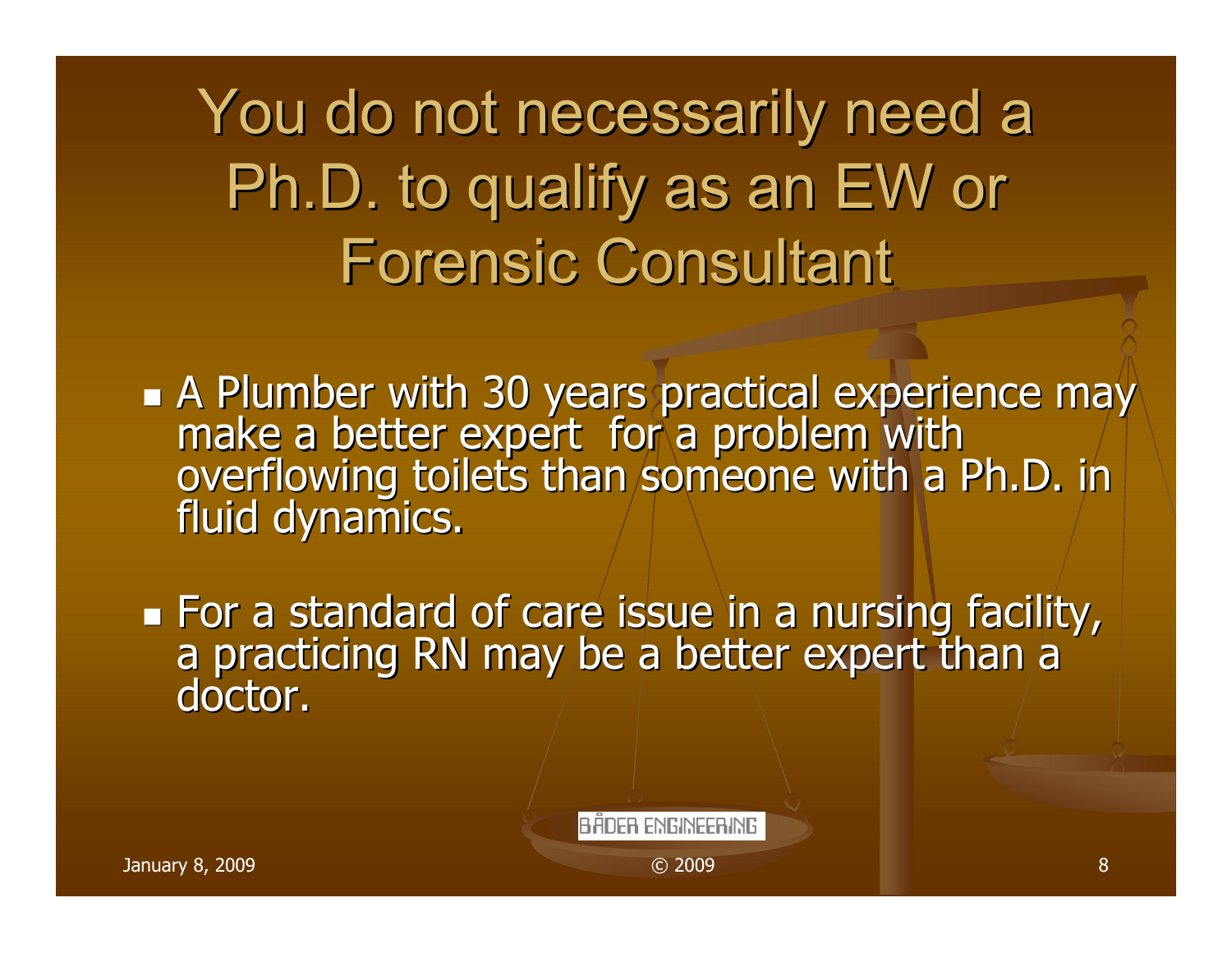#### **Excellent Writing Skills are Essential**

- a l **Nritten reports are often required** 
	- Carefully choosing your words is very important:
		- $\mathbb{R}^n$ **Opposing Counsel will use everything they** can to discredit your testimony.
		- **A** well written expert report may be a key factor in bringing the parties to a settlement, or it may cause a judge to issue a summary judgment in favor of the retaining client thereby short circuiting a potentially lengthy and expensive battle.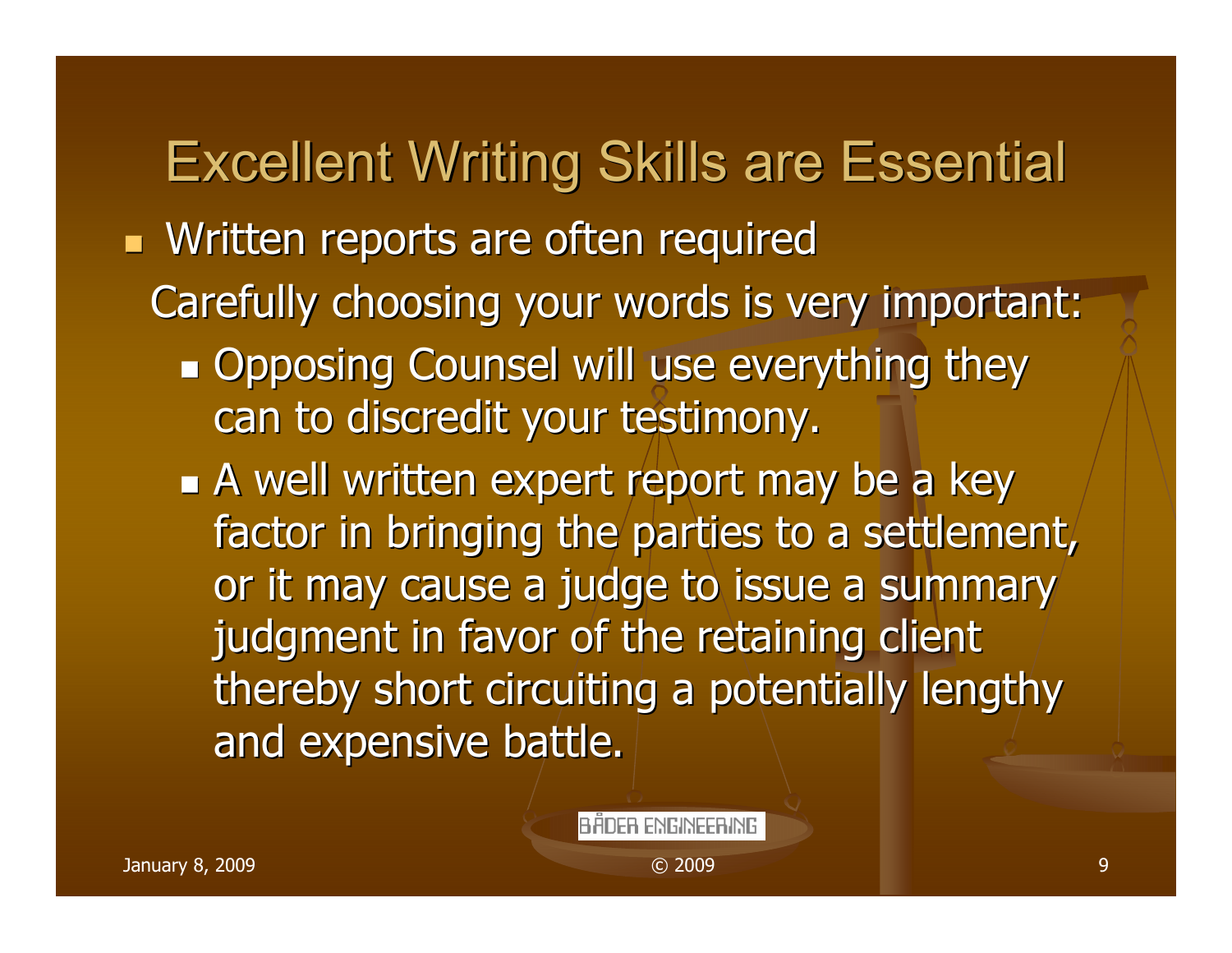#### Excellent Verbal Communication Skills Excellent Verbal Communication Skills are Essential

 $\mathbb{R}^n$ **During deposition your choice of words is** critical

 $\mathbb{R}^n$ If the Finder of Fact doesn't understand you, they won't hear your message.

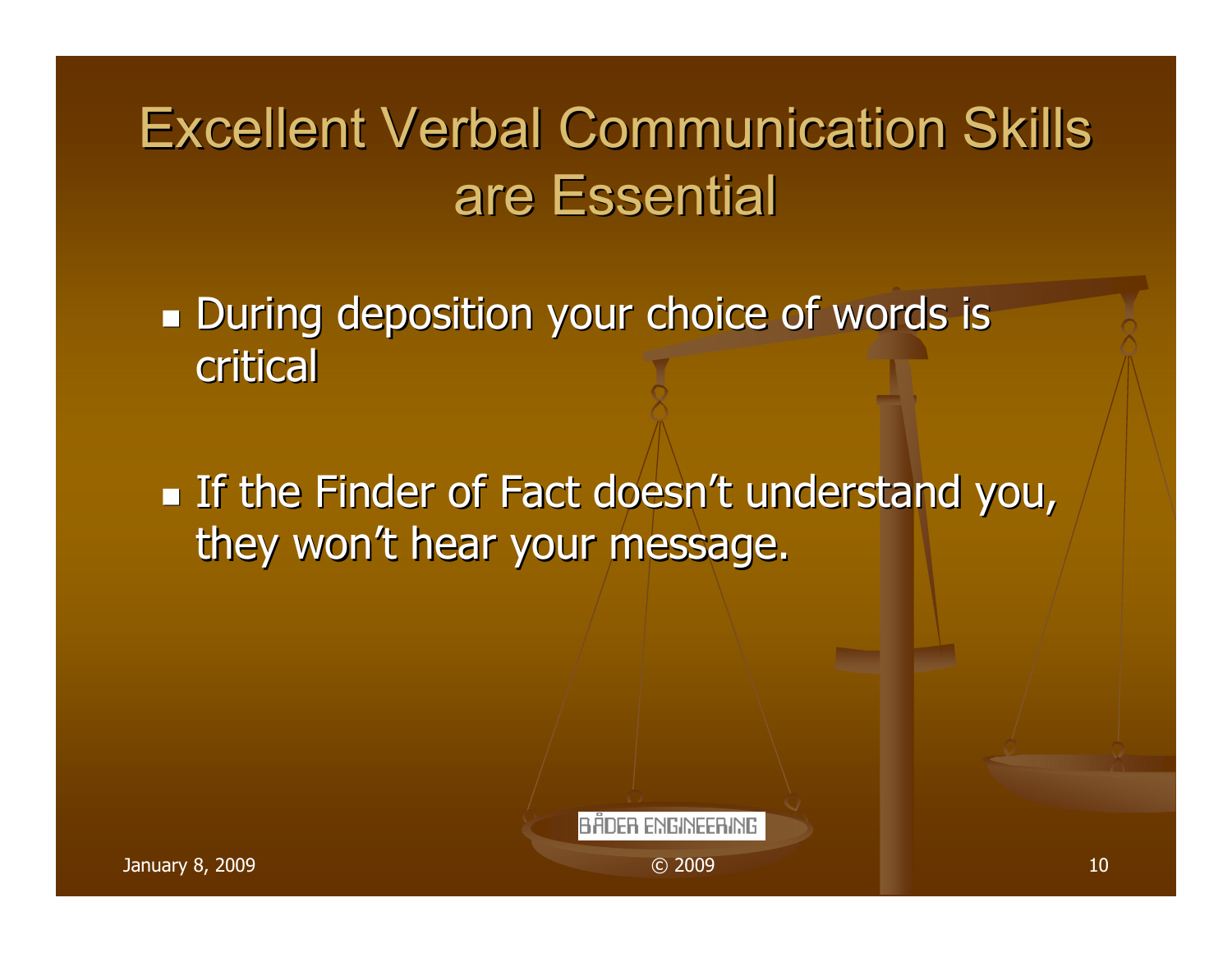# **Excellent Listening Skills are also Critical**

 $\blacksquare$  It is absolutely critical to listen carefully to  $\blacksquare$ the questions and make sure you understand them before answering

 $\blacksquare$  You must also listen/carefully to any objections raised by retaining counsel.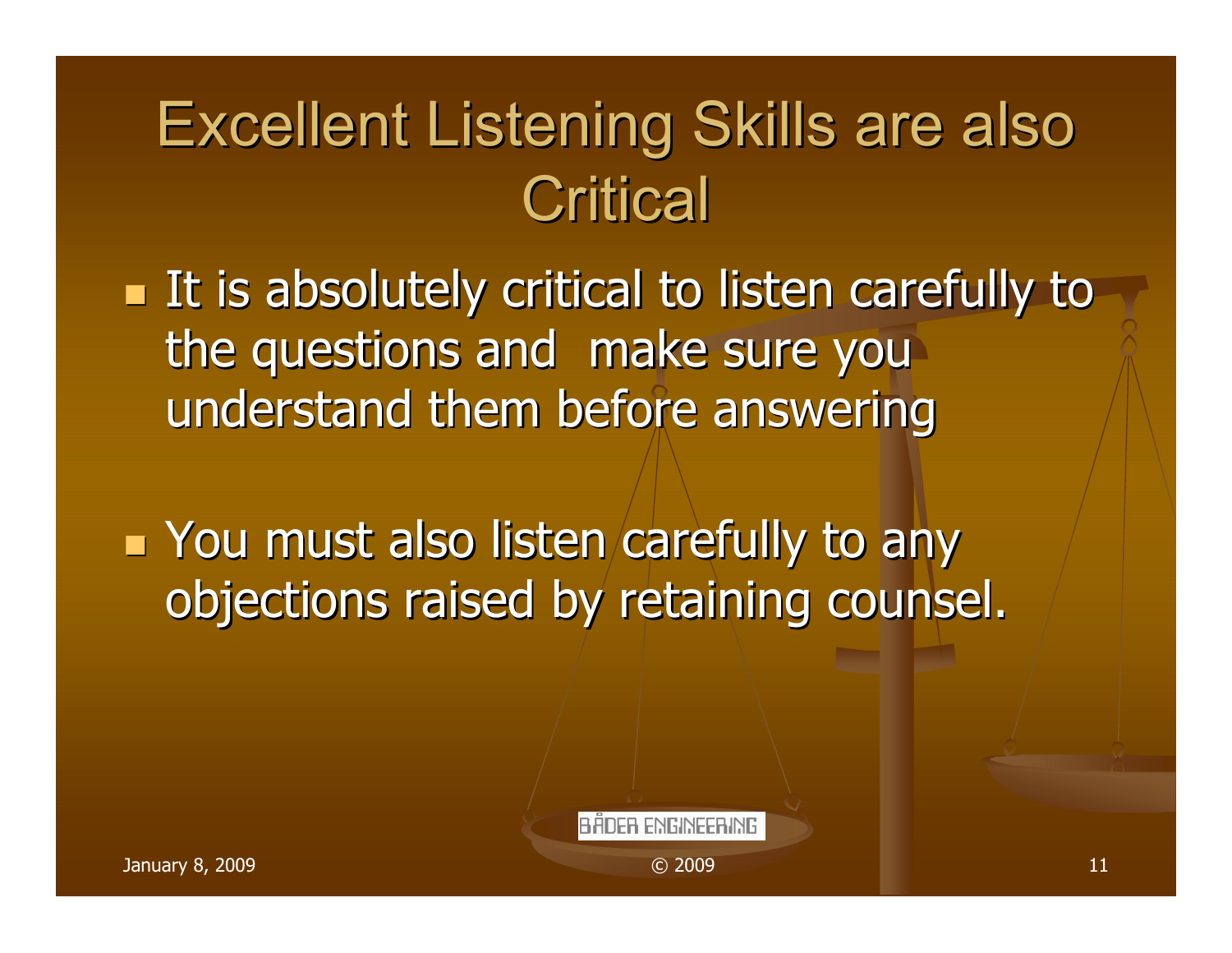# A high level of Integrity and Ethics is Imperative

**Nou must always answer all questions** truthfully.

**There must be no skeletons in your** closest

 $\blacksquare$  You must avoid all conflicts of interest  $\pm$ both perceived and real ones

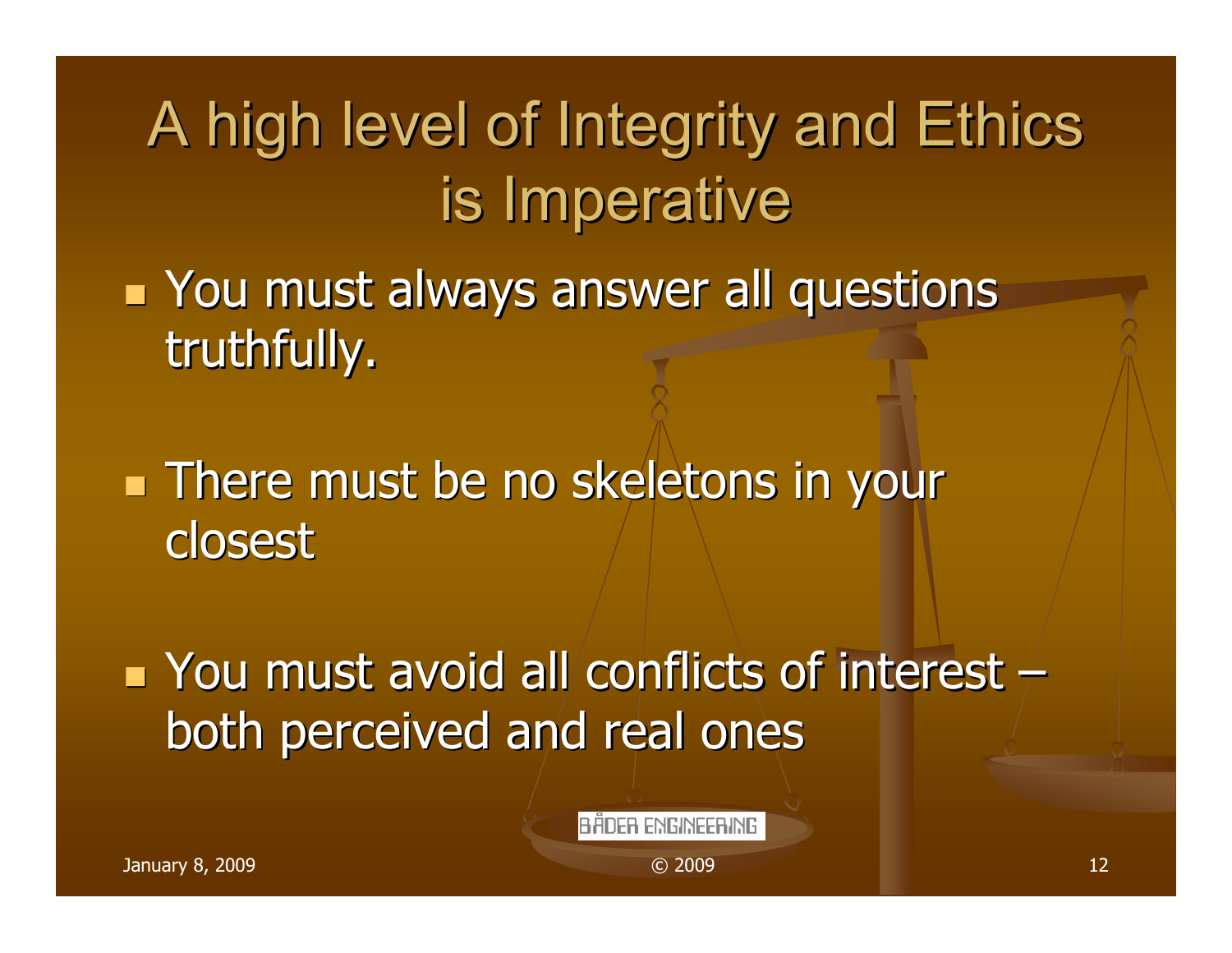You must never compromise your integrity or ethics

- a l  $\blacksquare$  You must render your opinions impartially, basing them on the evidence and your expert knowledge without bias toward the party who retained you.
	- **It is not** your job to act as an advocate for the retaining party  $-$  that is their attorney's job
	- **It is** your job to present your professional opinions and the bases for them, in a way that can be easily understood by the Finder of Fact.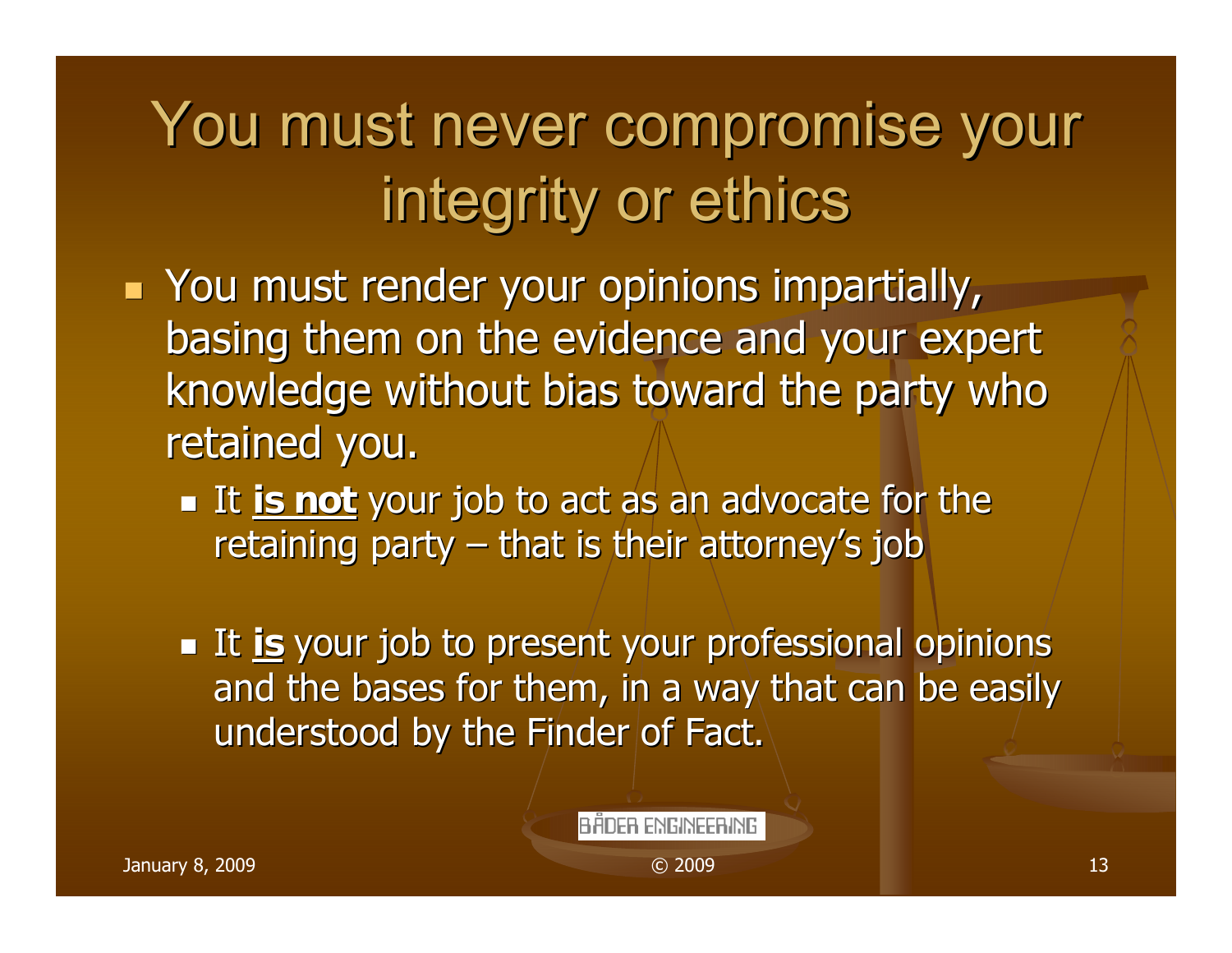### You must never compromise your integrity or ethics

Never allow yourself to be pressured into<br>offering opinions that you don't have<br>sound bases for and can't comfortably sound bases for and can't comfortably<br>stand behind.

■ Never offer opinions on a subject that is outside of your areas of expertise

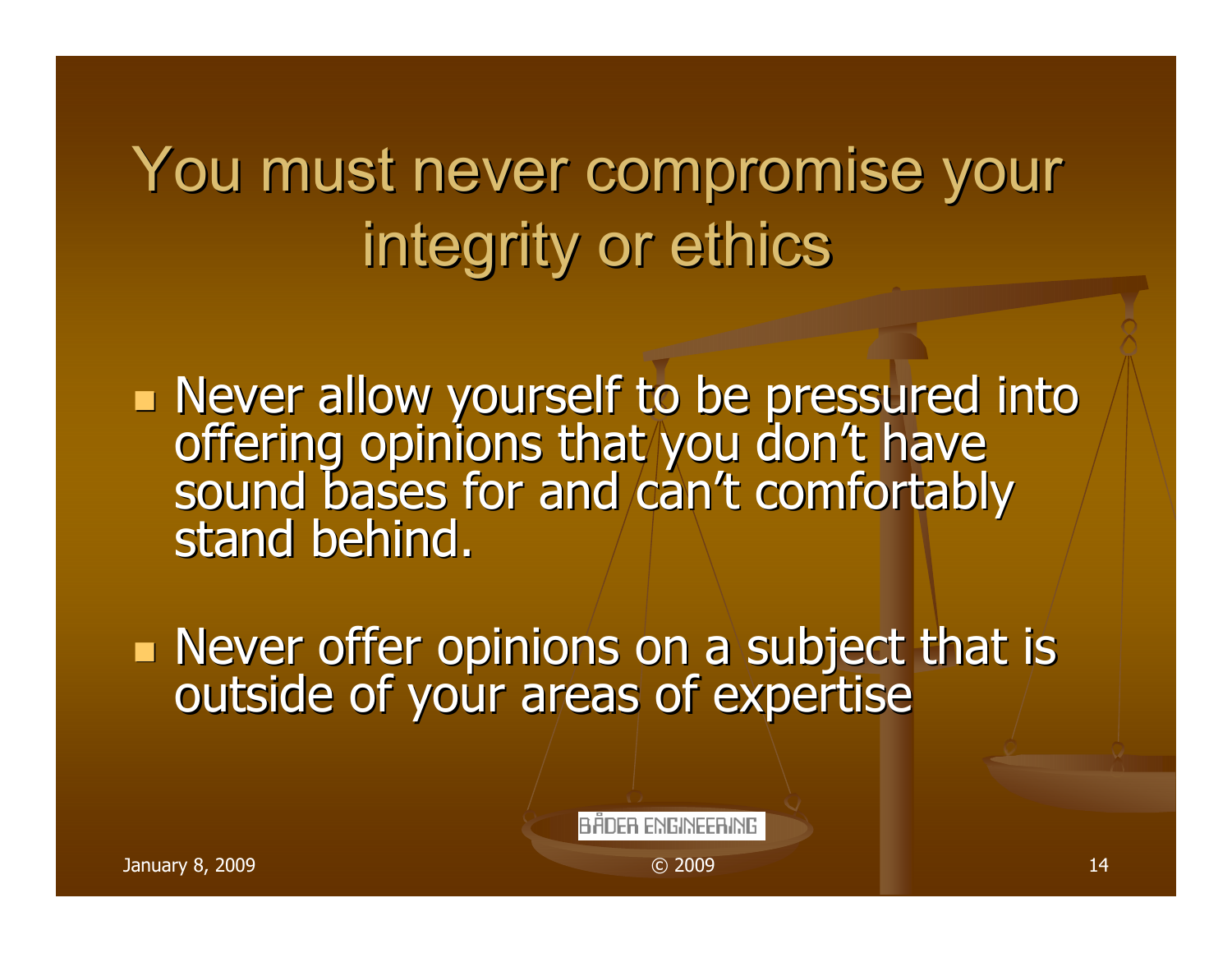# Presenting a Professional Image is Important

- How you look and carry yourself telegraphs as much if not more information than what you say
- **An expert needs to be well groomed, dress** appropriately and act professionally

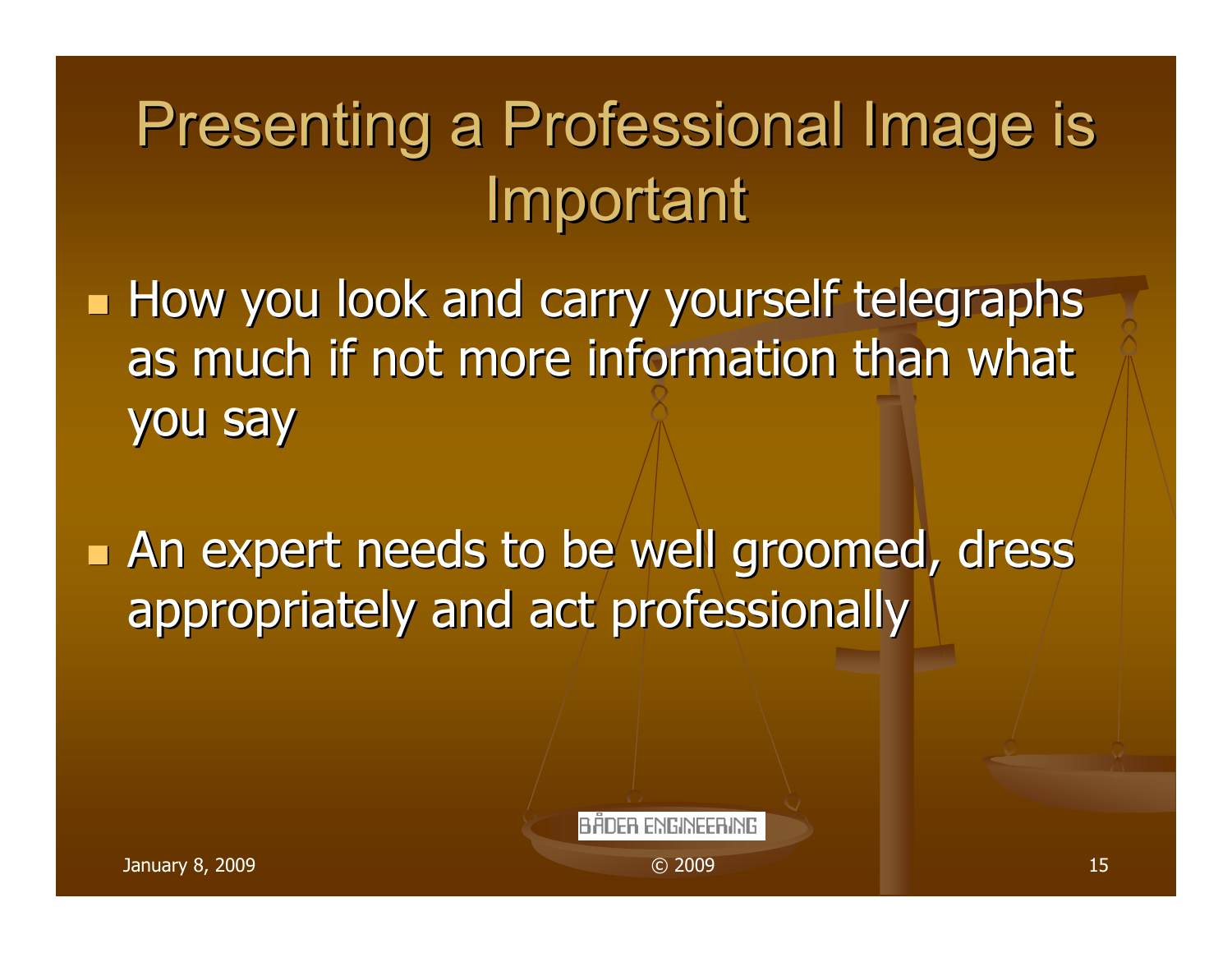Demeanor is Important

**Example 23 Your Body language conveys a lot** 

**The quality and tone of your voice is** important

**Remain serious and don't be a wise guy**  $\blacksquare$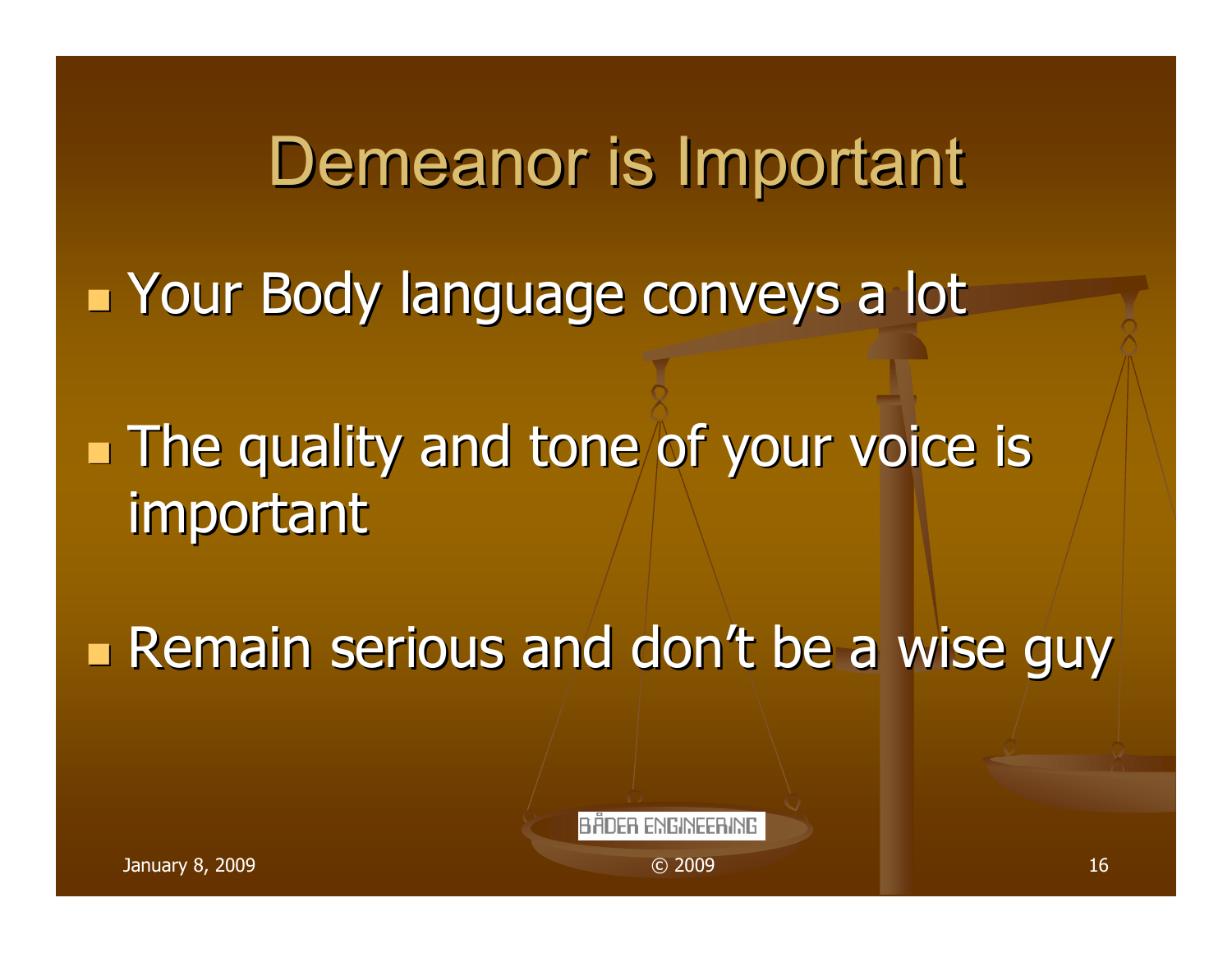### Additional Factors that are Helpful

**Teaching experience and/or assuming the** role of a teacher is very helpful

-- showing a genuine desire to help the finder of fact understand the issues goes a long way toward building your credibility and gaining support for your opinions

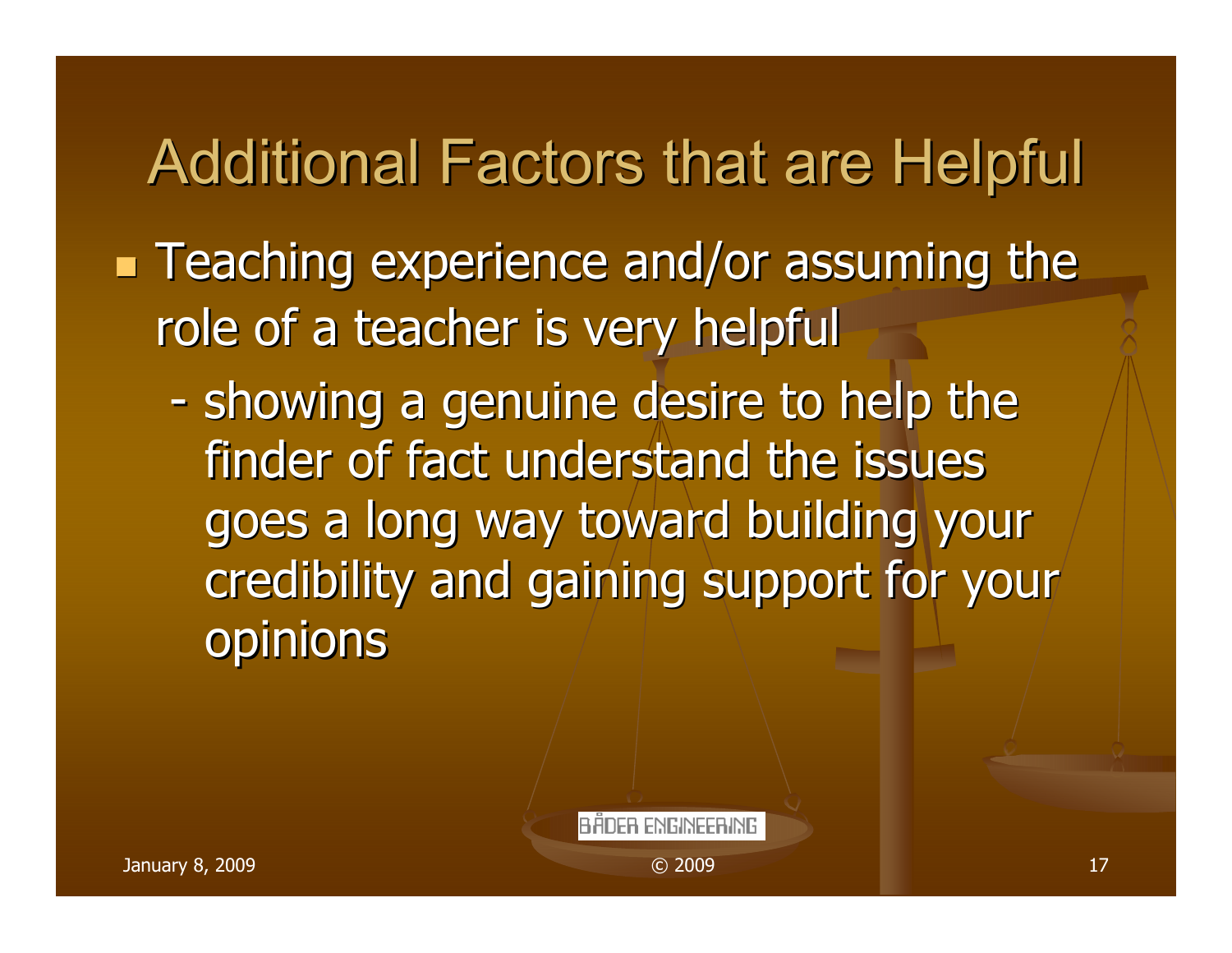# Additional Factors that are Helpful Continued

**Example 20 In 2018 Continuing to work in your Field is also a** good thing

**Service Service Being Charismatic and extremely good Being Charismatic and extremely good** looking also helps a lot looking also helps a lot ٿ

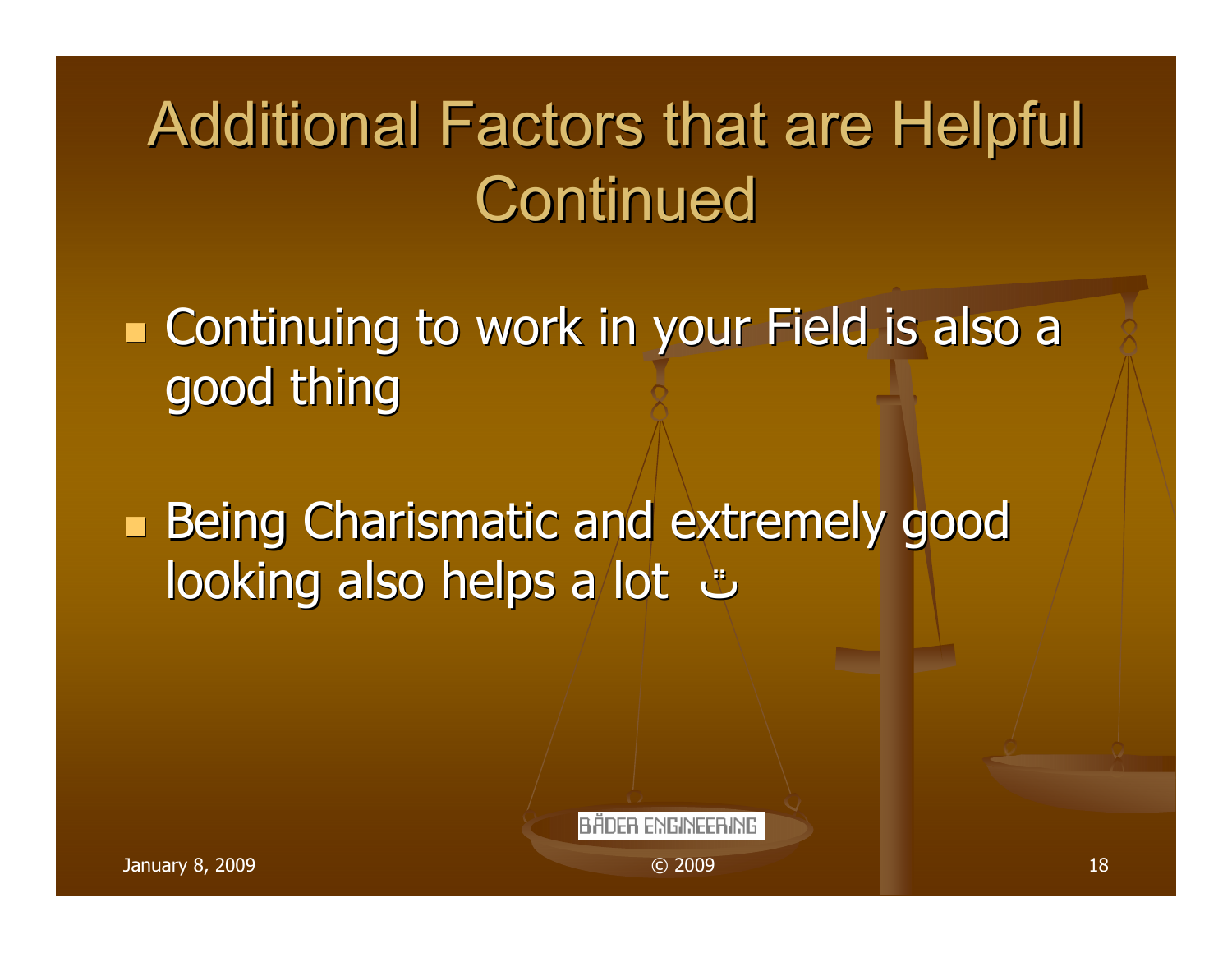#### EW work is not for the faint of heart

 $\blacksquare$  An expert must have thick skin  $\blacksquare$  It is very stressful work **Ease schedules are unpredictable**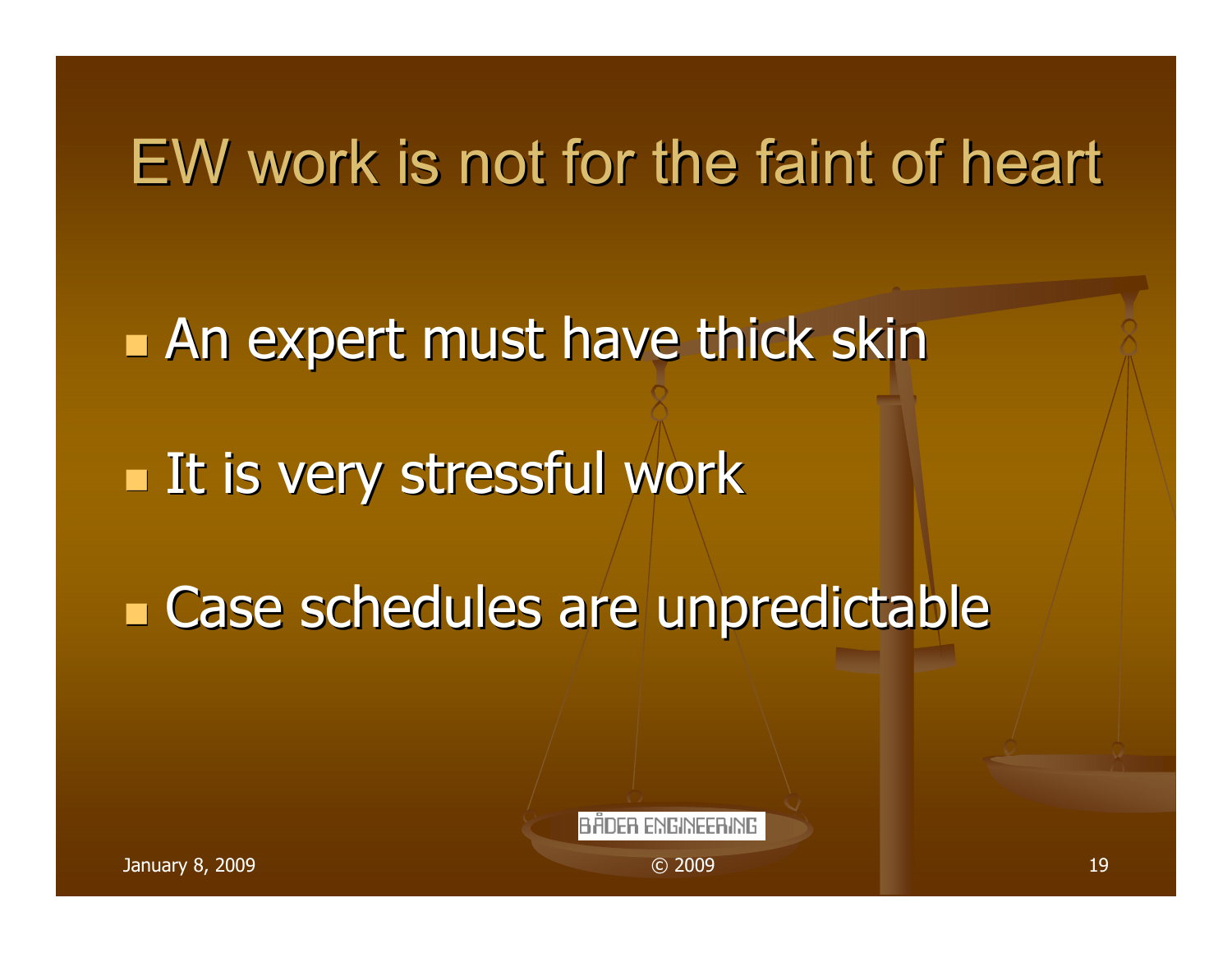EW work is not an endeavor to take lightly or approach casually

- a l One serious mistake can end your career as an Expert one serious mistake can end your career as an Expert Witness
- a l  $\blacksquare$  You must always remember that you are playing in someone else's sandbox
- a l **Educate yourself about the legal process and Legal process and Legal process** procedures **before** delving into EW work
- a l **Take advantage of the many excellent resources** available to learn about best practices and the subtleties of EW work.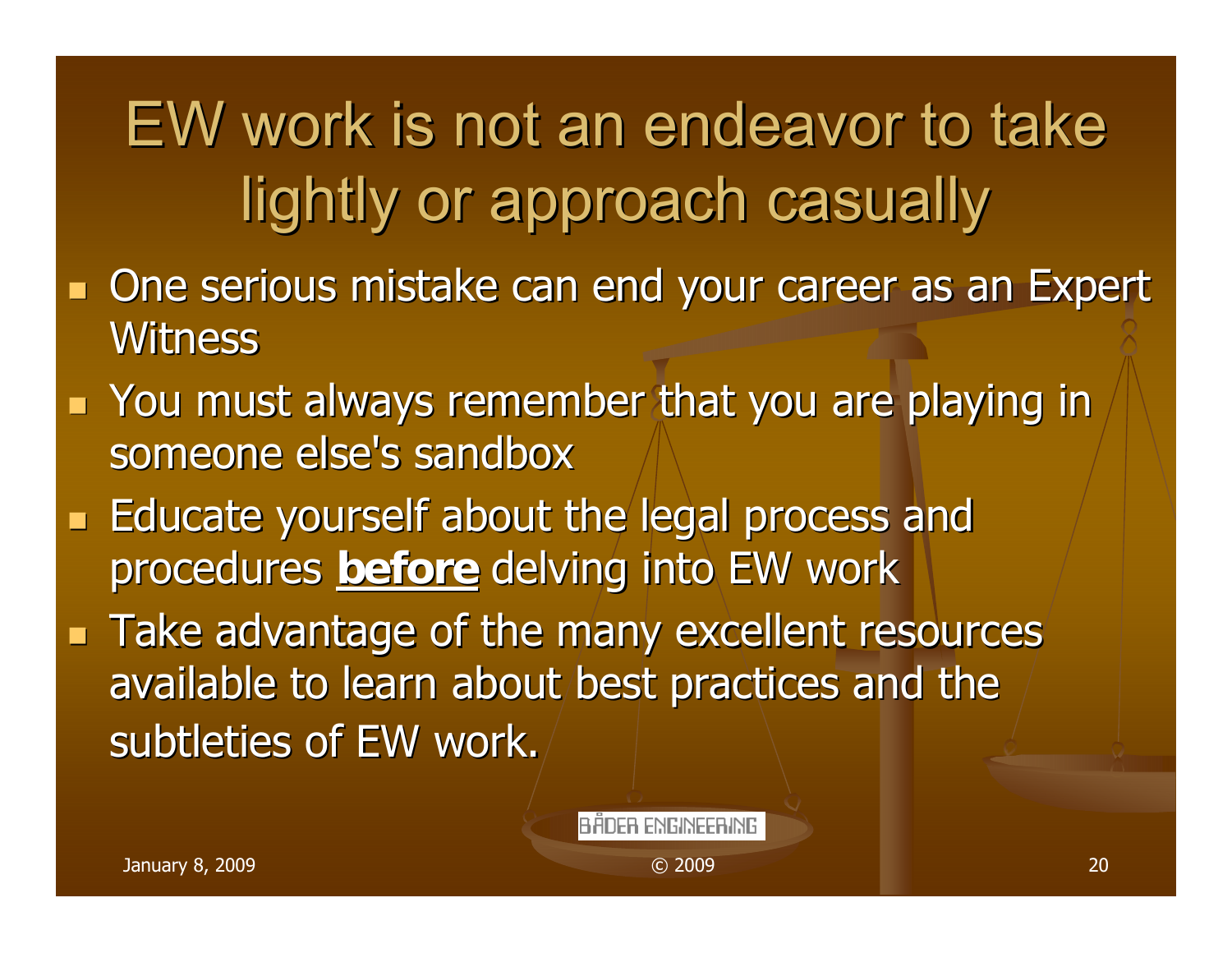### **EW Educational Conferences**

- a l **18th Annual SEAK National Expert Witness Conference, Hyannis, MA.** 
	- **Preconferences: June 23 Preconferences: June 23-24, 2009 24, 2009**
	- **Main Conference: June 25 Main Conference: June 25-26, 2009 26, 2009**
	- **http://www.seak.com/semJune09semoverview.htm**

 **FEWA Annual Conference, La Jolla, CA. FEWA Annual Conference, La Jolla, CA. February 26 February 26-28, 2009 28, 2009** L. **http://forensic.org/Public/fewa\_conference09\_rsvp.pdf http://forensic.org/Public/fewa\_conference09\_rsvp.pdf**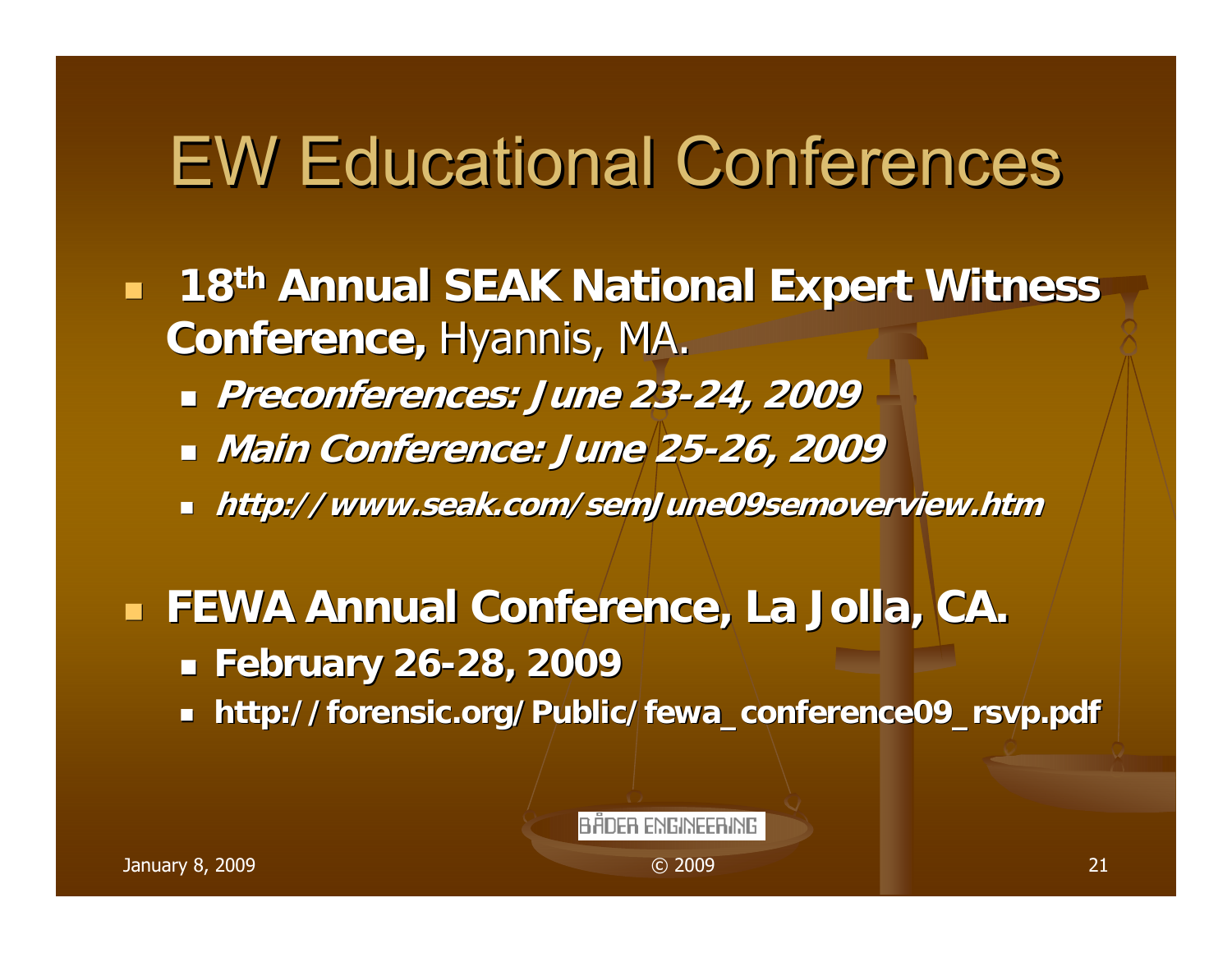### EW Textbook Resources EW Textbook Resources

- **Babitsky, Steven, James J. Mangraviti Jr., and Babitsky, Steven, James J. Mangraviti Jr., and J.** Christopher J. Todd. THE COMPREHENSIVE FORENSIC SERVICES MANUAL: The Essential Resources For All Experts. Falmouth: SEAK, 2000 [ISBN: 1-892904-07-1]
- **Babitsky, Steven, and James J. Mangraviti Jr.. CROSS-**EXAMINATION: The Comprehensive Guide For Experts. Falmouth: SEAK, 2003 [ISBN: 1 Falmouth: SEAK, 2003 [ISBN: 1-892904-23-3]
- ---. WRITING AND DEFENDING YOUR EXPERT REPORT WRITING AND DEFENDING YOUR EXPERT REPORT The Step-by-Step Guide with Models. Falmouth: SEAK, 2002 [ISBN: 1-892904-21-7]